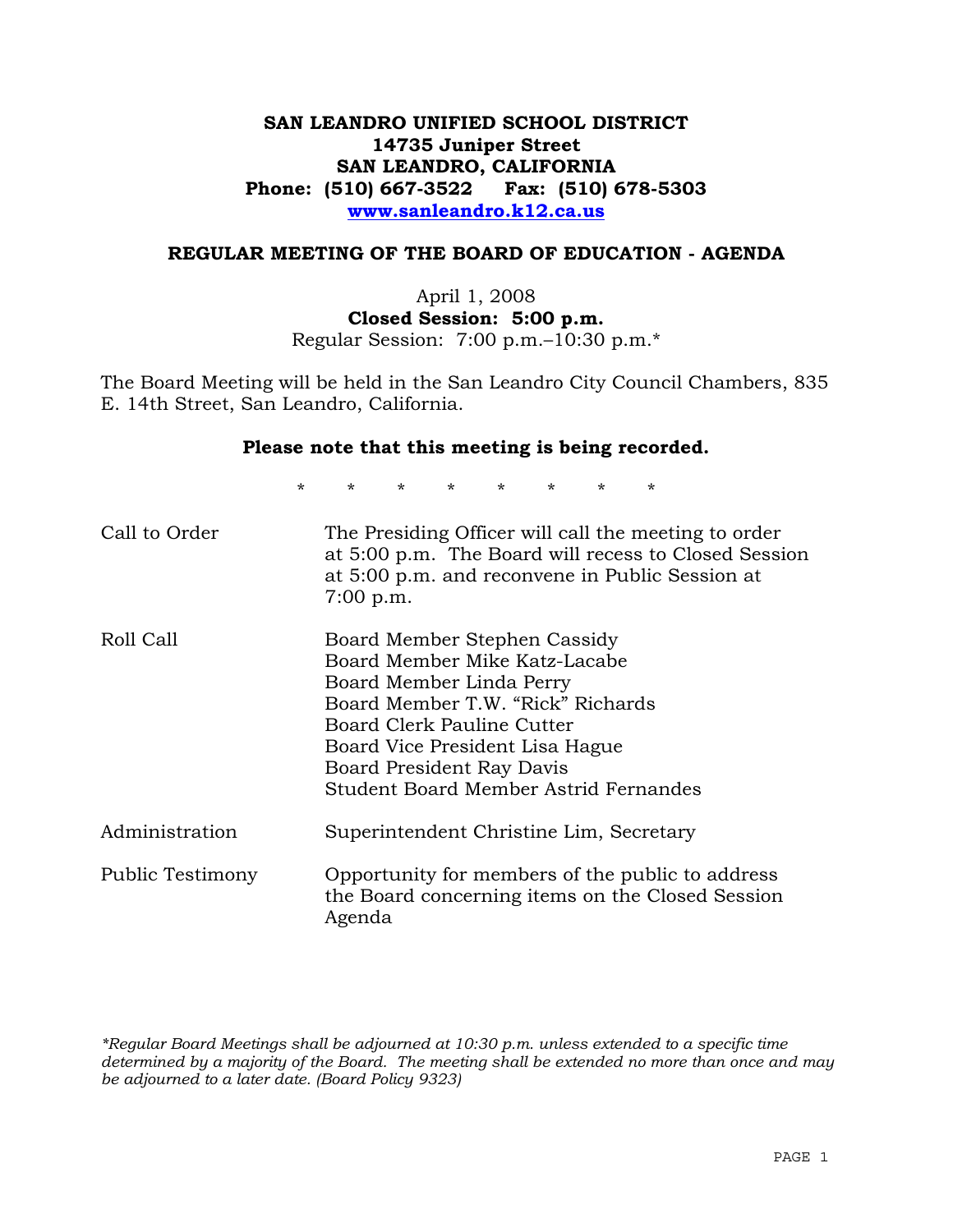Prior to the Public Session, the Board will meet in Closed Session pursuant to Education Code Sections 35146 and 48918(c), and Government Code Sections 54957, 54957.6, 54956.9(b), 54956.8, 54956.95, 54961 and 54956.9.

- a) Student Expulsions
- b) Public Employee Discipline/Dismissal/Release
- c) Conference with Labor Negotiator
- d) Conference with Legal Counsel Anticipated Litigation Significant exposure to litigation
- e) Conference with Real Property Negotiator Property(ies)
- f) Conference with Legal Counsel Existing Litigation
- g) Tort Claims

| Report Closed<br><b>Session Action</b> | Motion __________ Second __________ Vote ________     |                                                                                                                                                                                                                                                                                                                                                                                                                                                                                                                                                                                                                                                                                                                                                                                                                                                                                                                                                                                                                        |
|----------------------------------------|-------------------------------------------------------|------------------------------------------------------------------------------------------------------------------------------------------------------------------------------------------------------------------------------------------------------------------------------------------------------------------------------------------------------------------------------------------------------------------------------------------------------------------------------------------------------------------------------------------------------------------------------------------------------------------------------------------------------------------------------------------------------------------------------------------------------------------------------------------------------------------------------------------------------------------------------------------------------------------------------------------------------------------------------------------------------------------------|
| Pledge of Allegiance                   |                                                       |                                                                                                                                                                                                                                                                                                                                                                                                                                                                                                                                                                                                                                                                                                                                                                                                                                                                                                                                                                                                                        |
| Approve Agenda                         | Motion ___________ Second ____________ Vote _________ | Approve the Regular Meeting Agenda of April 1, 2008                                                                                                                                                                                                                                                                                                                                                                                                                                                                                                                                                                                                                                                                                                                                                                                                                                                                                                                                                                    |
| Legal Statement                        | 54954.2(a)                                            | Members of the audience who wish to address the<br>Board are asked to complete the yellow card available at<br>the entrance and submit it to the Board's Administrative<br>Assistant. Speakers who have completed the card will be<br>called when the item is reached on the agenda or, for<br>non-agenda items, during the Public Testimony. Cards<br>are to be turned in before the item is reached on the<br>agenda. Please note that this meeting is being recorded.<br>State law prohibits the Board of Education from taking<br>any action on or discussing items that are not on the<br>posted agenda except to A) briefly respond to statements<br>made or questions posed by the public in attendance; B)<br>ask questions for clarification; C) provide a reference to a<br>staff member or other resource for factual information in<br>response to the inquiry; or D) ask a staff member to<br>report back on the matter at the next meeting and/or put<br>it on a future agenda. (Government Code Section |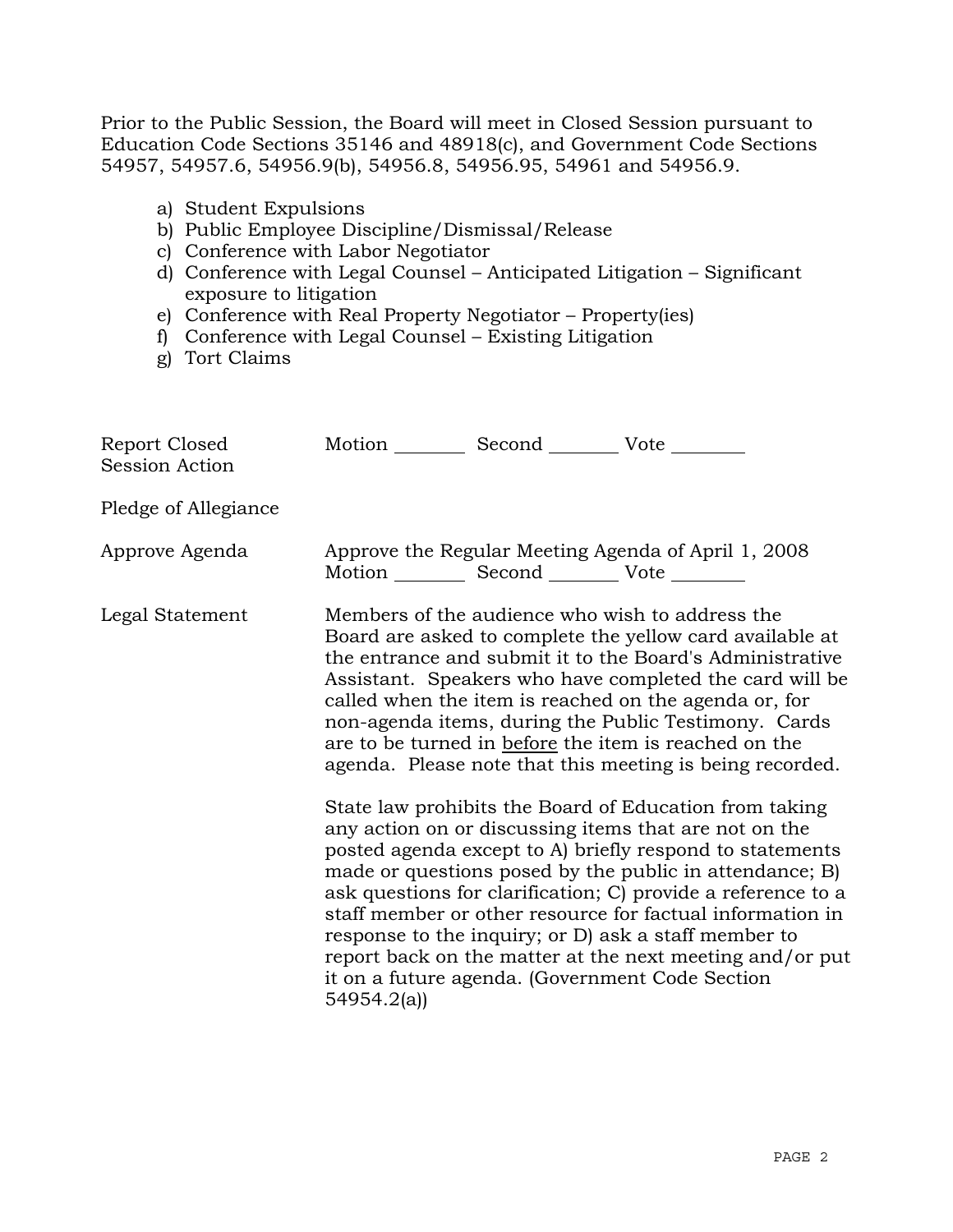## **PRESENTATIONS**

- **7:00-7:05 p.m**. \* A plaque honoring Michael Manibog, SLHS Class of 1996, who died February 8, 2008, while serving as an Army specialist in Iraq will be presented to his family. Our hearts go out to him and his family, including his 9-year old son, a student in our district.
- **7:05-7:15 p.m**. \* Brad Senden, The Center for Community Opinion will provide information regarding the survey for considering a Parcel Tax for the November 2008 election.

## **7:15-7:25 p.m. CONFERENCE**

These items are presented for action at this time. Some may have been reviewed at a previous meeting.

General Services

| $1.1-CF$                    | <b>Staff Recommendation:</b>                                                   |
|-----------------------------|--------------------------------------------------------------------------------|
| The Center for              | The Board will discuss and potentially take action                             |
| Community Opinion           | to approve the consultant agreement with The                                   |
| <b>Consultant Agreement</b> | Center for Community Opinion so that the                                       |
|                             | District can assess the feasibility of a November<br>2008 Parcel Tax Election. |
|                             | Motion<br>Second<br>Vote                                                       |

## **PRESENTATION**

- **7:25-7:35 p.m.** ∗ Staff, along with AEDIS Architects, will provide the Board with the Steering Committee's recommendation for the San Leandro High School Library Expansion Design Development Phase.
- **7:35-7:40 p.m. ACTION**

Facilities and Construction

| $5.1 - A$               | <b>Staff Recommendation:</b> |                                             |      |
|-------------------------|------------------------------|---------------------------------------------|------|
| San Leandro High        |                              | Approve the San Leandro High School Library |      |
| School Library          |                              | Expansion Design Development Phase.         |      |
| <b>Expansion Design</b> |                              |                                             |      |
| Development Phase       | Motion                       | Second                                      | Vote |
|                         |                              |                                             |      |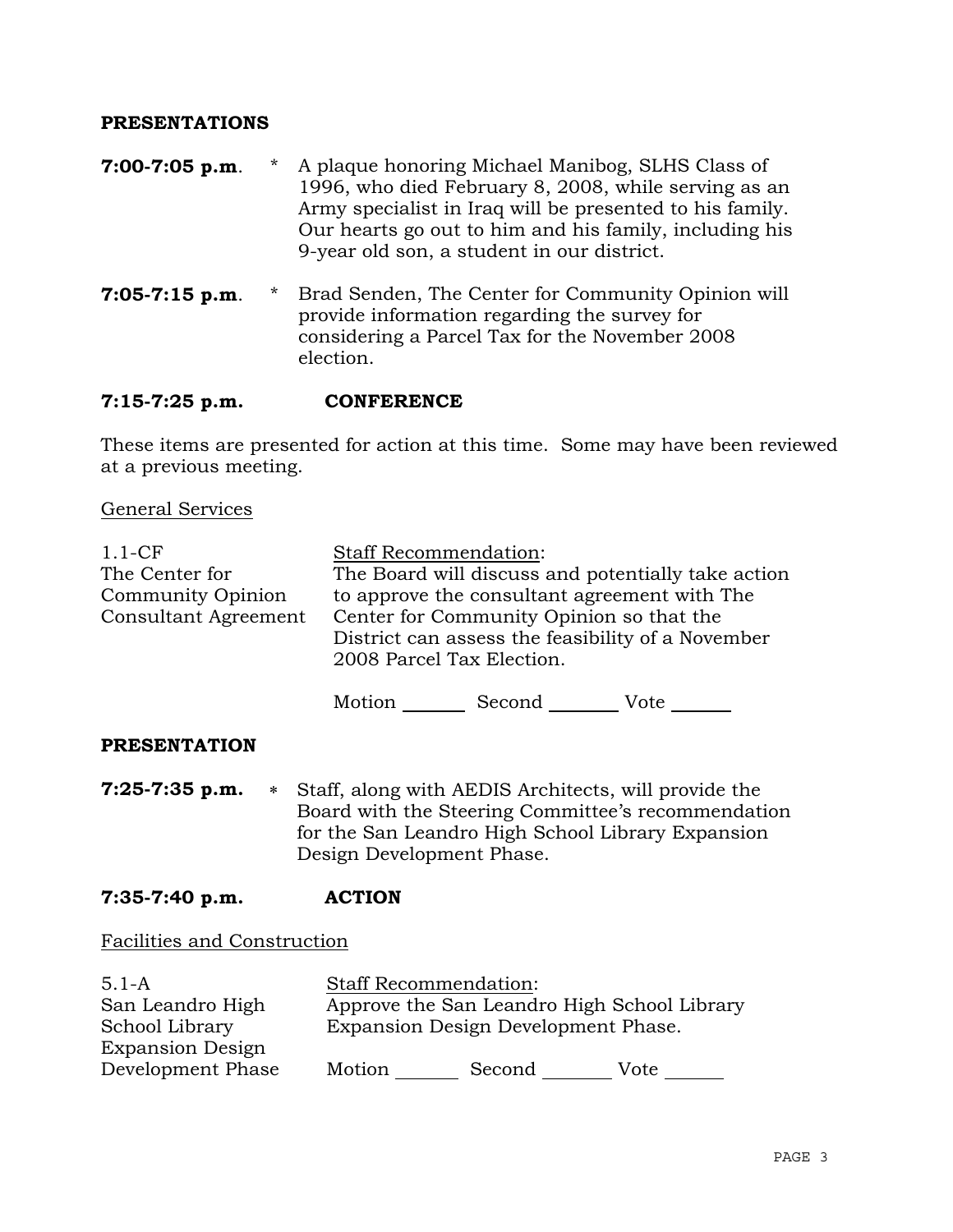## **PRESENTATION**

**7:40-7:50 p.m.** ∗ Staff, along with WLC Architects, will provide the Board with the Steering Committee's recommendation for the Arts Education Center Design Development Phase.

**7:50-7:55 p.m. ACTION** 

5.2-A Arts Education Center Design Development Phase Staff Recommendation: Approve the Arts Education Center Design Development Phase. Motion Second Vote

#### **PRESENTIONS**

| $7:55-8:05$ p.m. | * Staff, along with WLC Architects will present the              |
|------------------|------------------------------------------------------------------|
|                  | current design of the 9 <sup>th</sup> Grade Campus to the Board. |

**8:05-8:15 p.m.** ∗ Daniel Chaja, Assistant Director of Research and Program Evaluation will present information to the Board related to the updated Academic Performance Index (API) and the Adequately Yearly Progress (APR). The new data reports will reflect how our Socio-Economically Disadvantaged (SED) subgroup performed on the state assessments. Daniel will also share how the District and our schools performed once the SED data error was corrected by the state.

#### **8:15-8:25 PUBLIC TESTIMONY ON NON-AGENDA ITEMS**

**8:25-8:35 p.m. REPORTS**

 Correspondence Student Board Member Report Superintendent's Report Board Committee Reports

- City/District Liaison
- Curriculum
- Facilities/Technology
- Finance

Board Representatives' Reports

- Eden Area Regional Occupational Program
- Drug, Alcohol, Tobacco Education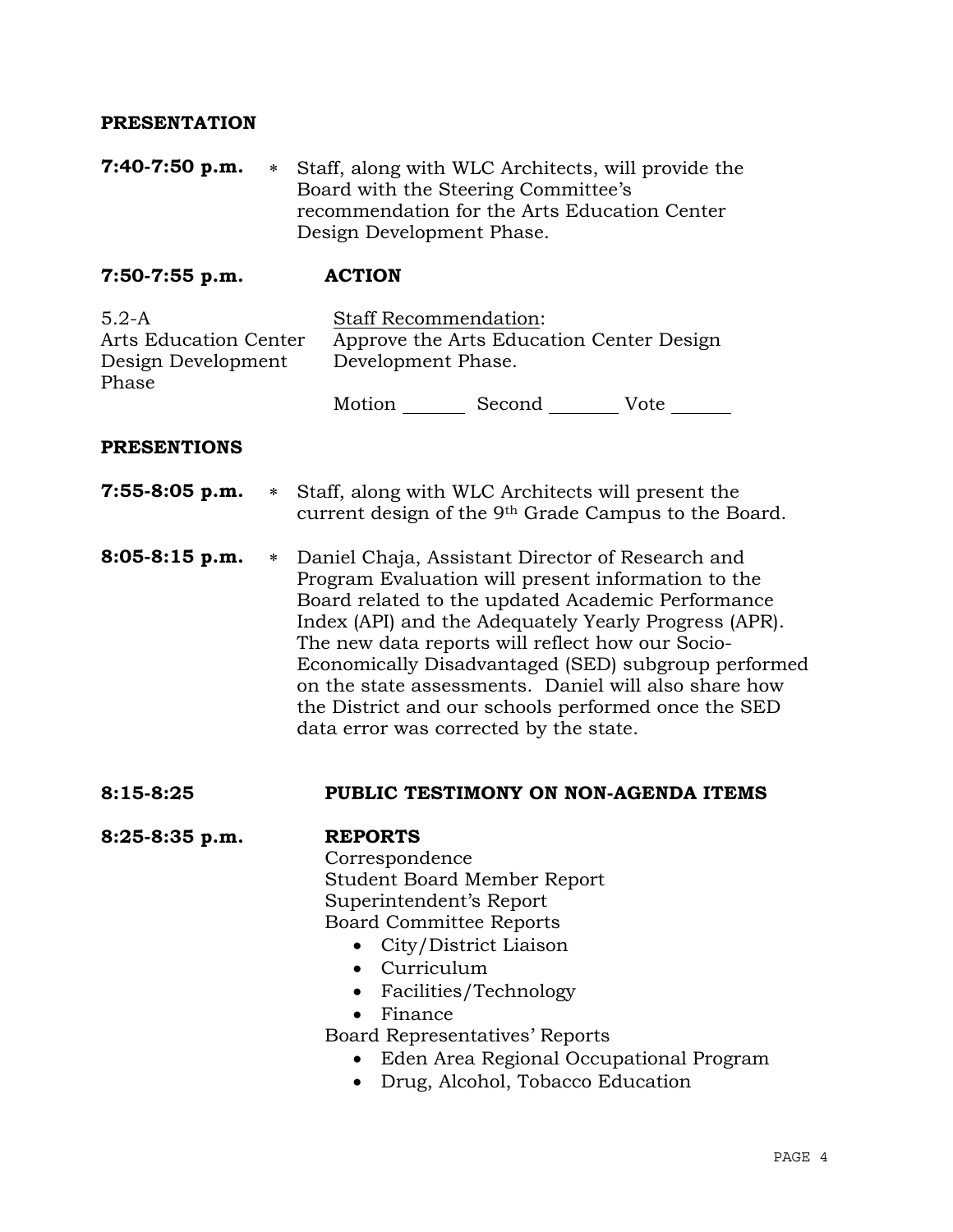# **8:35-8:40 p.m. CONSENT ITEMS**

These items are considered routine and may be enacted by a single motion. At the request of any member of the Board, any item on the consent agenda shall be removed and given individual consideration for action as a regular agenda item.

## General Services

| $1.1 - C$                                                                | <b>Staff Recommendation:</b>                                                  |                                                 |                                                   |
|--------------------------------------------------------------------------|-------------------------------------------------------------------------------|-------------------------------------------------|---------------------------------------------------|
| Approval of Board<br>Minutes – February 5,<br>2008                       | Approve the minutes of the regular board meeting<br>held on February 5, 2008. |                                                 |                                                   |
|                                                                          |                                                                               | Motion _________ Second _________ Vote _______  |                                                   |
| $1.2-C$<br>Approval of Board<br>Minutes - February 28,<br>2008           | <b>Staff Recommendation:</b><br>held on February 28, 2008.                    |                                                 | Approve the minutes of the regular board meeting  |
|                                                                          |                                                                               | Motion _________ Second __________ Vote _______ |                                                   |
| $1.3 - C$<br>Approval of Board<br>Minutes – March 4,<br>2008             | Staff Recommendation:<br>held on March 4, 2008.                               |                                                 | Approve the minutes of the special board meeting  |
|                                                                          |                                                                               | Motion Second Vote                              |                                                   |
| $1.4-C$<br>Approval of Board<br>Minutes – March 6,<br>2008               | <b>Staff Recommendation:</b><br>held on March 6, 2008.                        |                                                 | Approve the minutes of the special board meeting  |
|                                                                          |                                                                               | Motion _________ Second __________ Vote _______ |                                                   |
| $1.5 - C$<br>Approval of Board<br>Minutes - March 17,<br>2008            | <b>Staff Recommendation:</b><br>held on March 17, 2008.                       |                                                 | Approve the minutes of the special board meeting  |
|                                                                          |                                                                               | Motion _________ Second __________ Vote _______ |                                                   |
| $1.6-C$<br>Resolution #08-16,<br>Child Abuse Prevention<br>Month – April | <b>Staff Recommendation:</b><br>Abuse Prevention Month.                       |                                                 | Adopt Resolution #08-16, declaring April as Child |
|                                                                          |                                                                               | Motion _________ Second __________ Vote _______ |                                                   |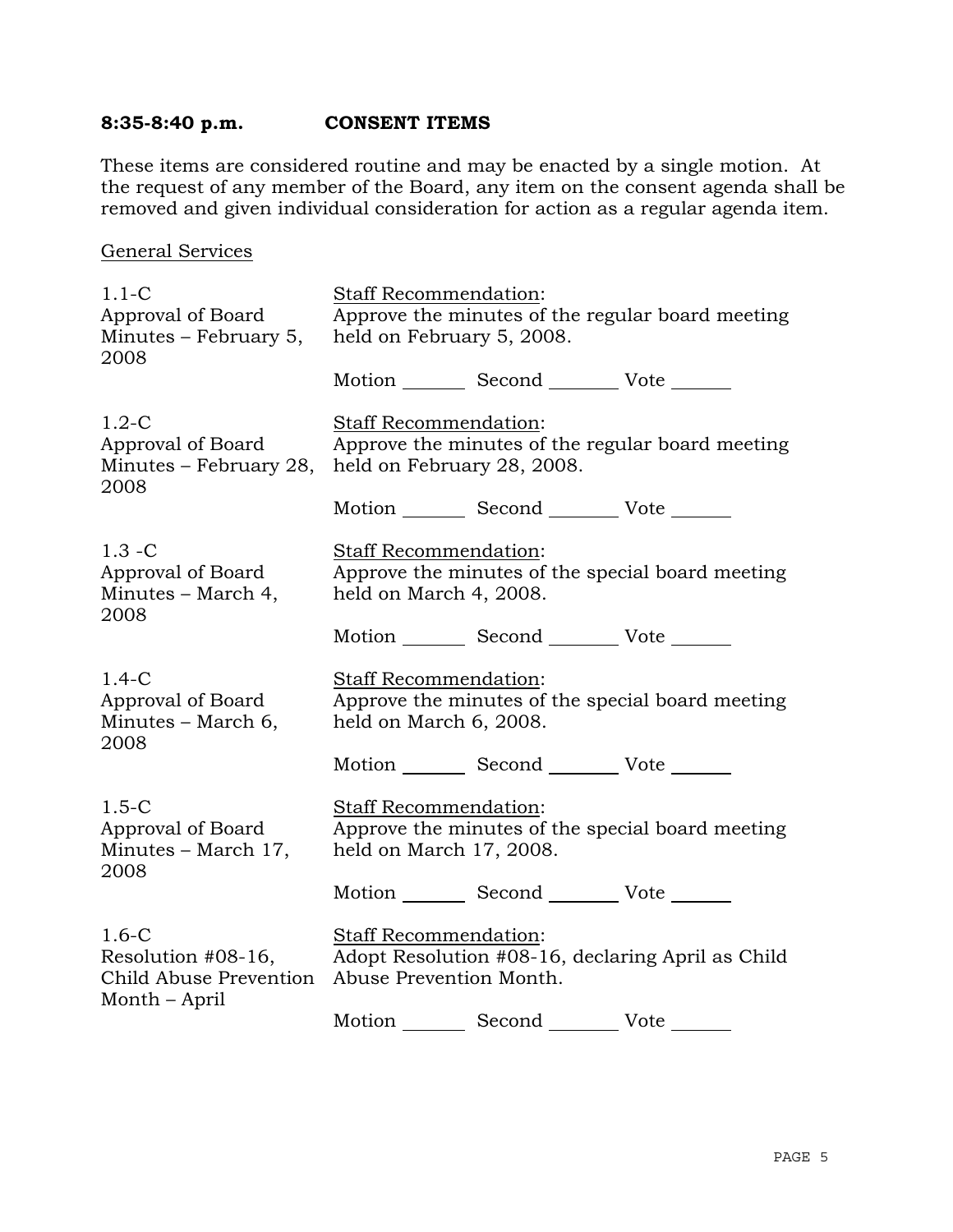# Human Resources

| $2.1 - C$<br>Acceptance of<br>Personnel Report                                                                                                                                             | Staff Recommendation:<br>Accept Personnel Report as submitted.                                                                                                                                         |  |  |
|--------------------------------------------------------------------------------------------------------------------------------------------------------------------------------------------|--------------------------------------------------------------------------------------------------------------------------------------------------------------------------------------------------------|--|--|
|                                                                                                                                                                                            | Motion _________ Second _________ Vote _______                                                                                                                                                         |  |  |
| <b>Educational Services</b>                                                                                                                                                                |                                                                                                                                                                                                        |  |  |
| $3.1-C$<br>Acceptance of<br>Donations                                                                                                                                                      | Staff Recommendation:<br>Approve the acceptance of gifts to the District as<br>follows:                                                                                                                |  |  |
|                                                                                                                                                                                            | <b>McKinley Elementary School</b><br>Miscellaneous supplies donated to a second<br>$\bullet$<br>grade classroom by Carole Gilbert and Anne<br>Benfatto                                                 |  |  |
|                                                                                                                                                                                            | Roosevelt Elementary School<br>\$600 for the Helen Ross Promising Young<br>Readers Scholarship Fund from Shauna<br>Rockson<br>Wilson Elementary School<br>• Used refrigerator from Rosie Garcia Sainez |  |  |
|                                                                                                                                                                                            | Motion _________ Second _________ Vote _______                                                                                                                                                         |  |  |
| $3.2-C$<br>Community-Based<br><b>English Tutoring</b><br>(CBET) Program<br>Reapplication Form,<br><b>Fiscal Year 2008-2009</b><br>$3.3-C$<br>Proposed Stipulated<br><b>Expulsion Order</b> | <b>Staff Recommendation:</b><br>Approve the Adult School's reapplication for the<br>Community-Based English Tutoring (CBET)<br>Program for 2008-2009.                                                  |  |  |
|                                                                                                                                                                                            | Motion _________ Second _________ Vote _______                                                                                                                                                         |  |  |
|                                                                                                                                                                                            | <b>Staff Recommendation:</b><br>Approve the stipulated expulsion recommendation<br>from the Director of Student Support Services for<br>student E12-07/08.                                             |  |  |
|                                                                                                                                                                                            | Motion Second Vote                                                                                                                                                                                     |  |  |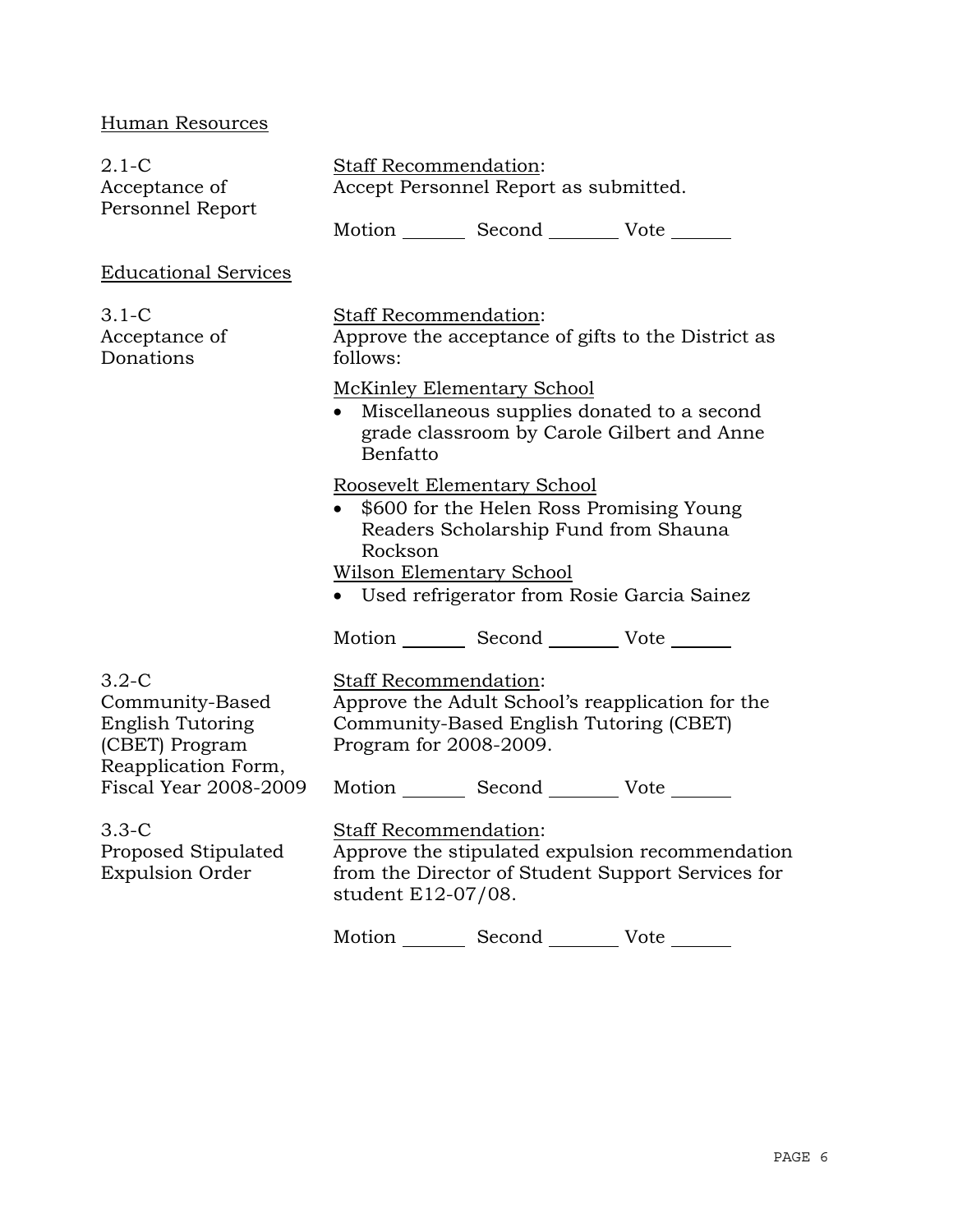Business Operations

| $4.1-C$<br>Intra-Budget Transfers                                                                                                               | Staff Recommendation:<br>Approve the request for Intra-Budget Transfers for<br>January 2008.                                                                                                                                                         |
|-------------------------------------------------------------------------------------------------------------------------------------------------|------------------------------------------------------------------------------------------------------------------------------------------------------------------------------------------------------------------------------------------------------|
|                                                                                                                                                 | Motion _________ Second __________ Vote _______                                                                                                                                                                                                      |
| $4.2-C$<br>Independent Auditor<br>Contract Renewal-<br>Perry-Smith LLP                                                                          | Staff Recommendation:<br>Approve Perry-Smith LLP as the District's audit<br>firm for the 2007-2008 fiscal year ending June<br>30, 2008.                                                                                                              |
|                                                                                                                                                 | Motion _________ Second __________ Vote _______                                                                                                                                                                                                      |
| <b>Facilities and Construction</b>                                                                                                              |                                                                                                                                                                                                                                                      |
| $5.1 - C$<br>Consulting and<br><b>Inspection Services</b><br>Contract for services<br>at SLHS, McKinley,<br>Washington and<br>Monroe Schools    | Staff Recommendation:<br>Approve the consulting and inspection services<br>contract with J. Randall & Associates for<br>services at San Leandro High, McKinley,<br>Washington and Monroe Schools.<br>Motion _________ Second __________ Vote _______ |
| $5.2-C$<br><b>MWM</b> Architects<br>Amendment No. 1 to<br>Contract for<br><b>Architectural Services</b><br>for Monroe Elementary<br>School Roof | Staff Recommendation:<br>Approve MWM Architects Amendment No. 1 to<br>contract for architectural services for Monroe<br>Elementary School Roof.<br>Motion Second Vote                                                                                |
| $5.3-C$<br><b>Architectural Services</b><br>Contract for McKinley<br>and Washington<br>Elementary Schools'<br>Portable Classrooms               | Staff Recommendation:<br>Approve architectural services contract with<br>Jeffery E. Wong Architects for McKinley and<br>Washington Elementary Schools' Portable<br>Classrooms.<br>Second<br>Motion<br>Vote                                           |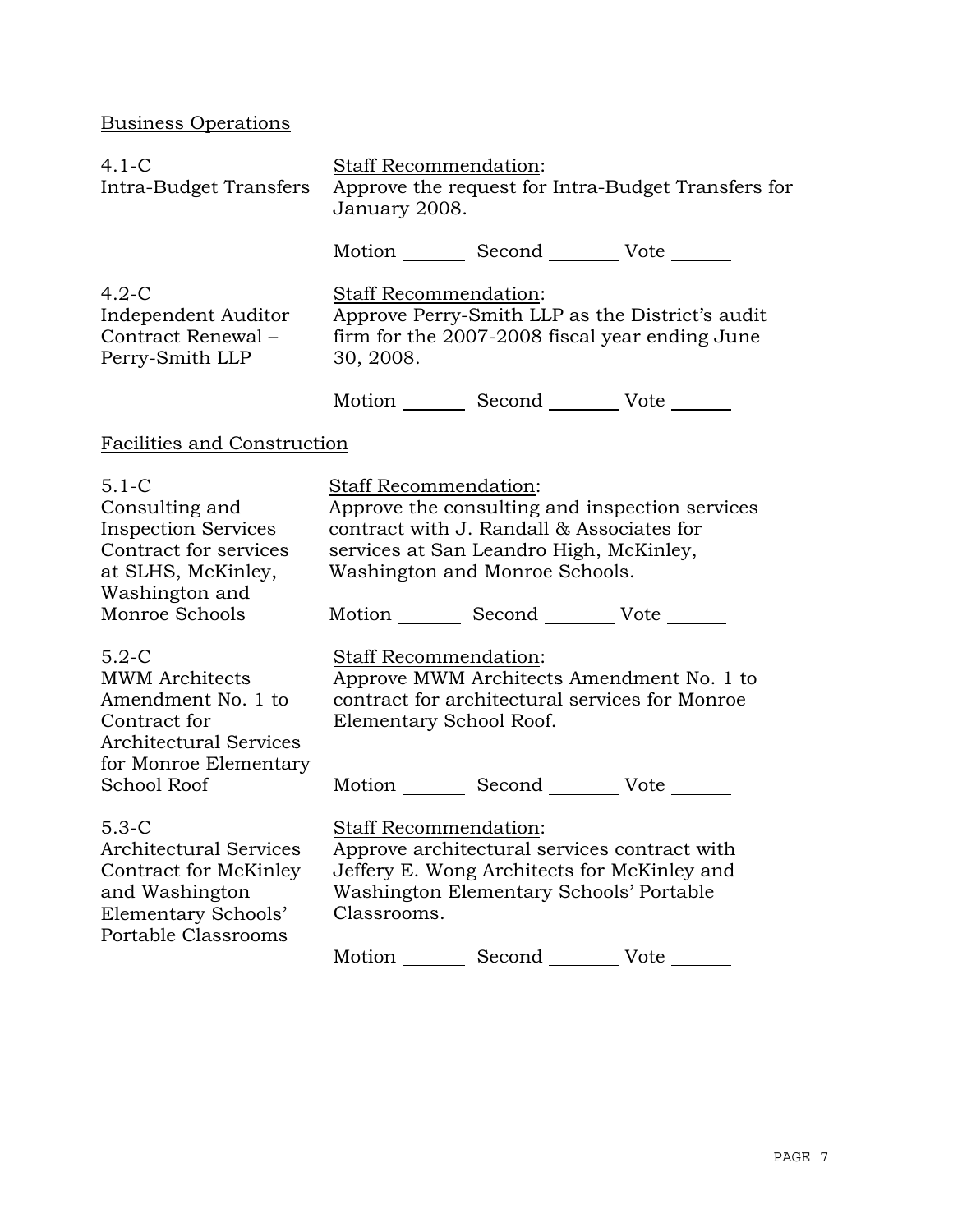| $5.4 - C$<br>Architectural Services     | <b>Staff Recommendation:</b> |                                 | Approve the architectural services contract with |
|-----------------------------------------|------------------------------|---------------------------------|--------------------------------------------------|
| Contract for John Muir<br>Middle School |                              | School Renovation and Upgrades. | Jeffery E. Wong Architects for John Muir Middle  |
| Renovation and<br>Upgrades              | Motion                       | Second                          | Vote                                             |

# **8:40-8:45 p.m. ACTION ITEMS**

These items are presented for action at this time. Some may have been reviewed at a previous meeting.

Human Resources

| $2.1-A$                 | <b>Staff Recommendation:</b> |        |                                                 |
|-------------------------|------------------------------|--------|-------------------------------------------------|
| Declaration of Need for |                              |        | Adopt a Declaration of Need for Fully Qualified |
| Fully Qualified         | Educators.                   |        |                                                 |
| Educators               |                              |        |                                                 |
|                         | Motion                       | Second | Vote                                            |

## **8:45-9:25 p.m. CONFERENCE**

These items are submitted for advance planning and to assist the Board in establishing future agenda items. The Board may, however, take action on the following:

Facilities and Construction

| $5.1-CF$<br>San Leandro High<br>School Mural                      | <b>Staff Recommendation:</b><br>The Board will discuss and consider approving<br>the San Leandro High School Mural.                              |
|-------------------------------------------------------------------|--------------------------------------------------------------------------------------------------------------------------------------------------|
|                                                                   | Motion<br>Second Vote                                                                                                                            |
| $5.2-CF$<br>Numerical Address for<br>9 <sup>th</sup> Grade Campus | <b>Staff Recommendation:</b><br>The Board will discuss, consider, and select a<br>Bancroft Avenue numerical address for the 9th<br>Grade Campus. |
|                                                                   | Motion<br>Second<br>Vote                                                                                                                         |